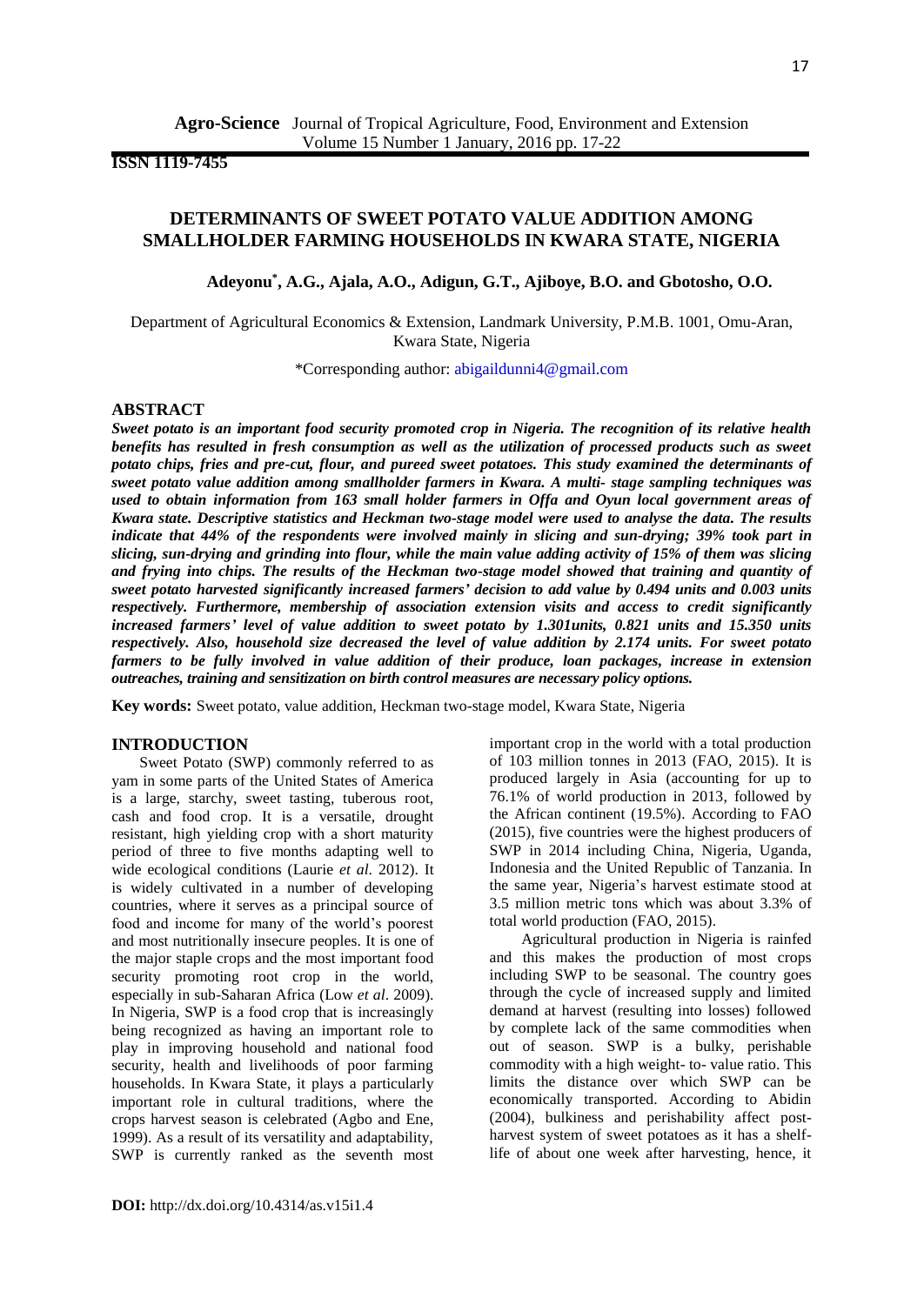becomes imperative to process sweet potato into storable products (Ndunguru, 2003). There is new emphasis by most organizations as well as governments to focus on the whole value chain from production to markets. Also, recent studies and research points to the need to add value to agricultural produce as it is observed that farmers could maximize on their benefits in the process (Pravakar *et al*., 2010). For instance, the research carried out by International Potato Center on SWP productivity in developing countries revealed that value addition is an important postharvest need. Also, Pravakar *et al*. (2010) suggested that value addition to agricultural products is a means of attaining commercialization, increase farm income and hence, reduce rural poverty and food insecurity.

Despite the documented evidence in support of the need for value addition, not much has been done in the country to enjoy maximum benefit from the crop. Ndunguru, (2003), noted that SWP are mainly boiled or roasted and very little attempt has been done to make flour or crips. Bergh *et al*. (2012), opined that in Benue, Nasarawa and Kwara States, SWP was mainly peeled and boiled, roasted, fried into chips or peeled sundried and milled into flour and that the majority of the farmers had not embraced value addition. There is little commercial processing into chips or flour, which could be stored for year round consumption for use in ugali, bread and cakes, or processing into fermented and dried products like fufu.

Value addition is a process of changing or transforming a product from its original state to a more valuable state through creating value, innovation or industrial innovation at an advanced stage (Mmasa, 2013). Sweet potato value addition has to do with deliberate activity to change the form of the raw SWP into a more refined or usable form thereby increasing its value. SWP can be processed and utilized in various ways for both household and market purposes. Some of the processed products can be preserved for future use either alone or as additives to other foods. Nxumalo (1998) and Nungo (2004) submitted that the roots can be processed into dry chips and used in that form or milled into flour. The flour can be used in enriching other different products such as weaning foods or used in combination with wheat flour to make other high value products such as cakes, biscuits, porridge, chinchin and other food products. It can be processed into SWP juices, beverages, soups, baby food, ice cream and various snack and desert items for human consumption (Ray and Tomlins, 2010). Egeonu (2004) opined that SWP could be made into a number of products including sparri (SWP garri), flour, crisps, canned sweet potato, starch and sweet potato beer.

However, getting SWP processed into various forms mentioned above require appropriate and efficient postharvest technology which may be out of reach of smallholder farmers because majority of them are poor. For farmers to take up post-harvest value addition of their products, certain measures must be in place. Orinda (2013) found that farmers in Kenya were involved in grading and packaging, slicing and sun-drying, grinding the sweet potatoes into flour, baking, preparing additives and juice and jam. Also, their involvement in SWP value addition is influenced by household size, total quantity produced, credit access, land size of the respondents, distance to the market and group membership. The study by Sebatta *et al*. (2015) showed that the quantity harvested by farmers influenced their decision to add value to ware potato while access to extension services significantly and positively influenced value addition to seed potato. In Nigeria, researchers: Bergh *et al*. (2012) and Omoare *et al*. (2015) studied the various SWP value adding techniques farmers were involved in. To the best of researchers' knowledge, little or nothing is known about the determinants of SWP value addition in the country, which is the research gap this study attempted to fill.

## **MATERIALS AND METHODS**

The study was conducted in Kwara state in the North Central geopolitical zone of Nigeria. The state is made up of 16 Local Government Areas (LGAs). The total population of the state was 2,365,353 in 2006 out of which farmers accounted for about 80% (National Population Commission, 2006; Kwara State Ministry of Agriculture and Natural Resources, 2010). The state shares boundaries with Oyo, Osun, Kogi, Ekiti, and Niger states. It shares an international boundary with the Republic of Benin. A humid tropical climate prevails over the state and it has two distinct seasons; the rainy and dry seasons. Crops commonly grown in the state include: Maize, rice, yam, cassava and sweet potato.

A Multi stage sampling techniques was employed to collect primary data for the study. At the first stage, Offa and Oyun LGAs were purposively selected. The two LGAs were selected because they were the major SWP producing areas in Kwara state accounting for about 70% of SWP output in the state in 2010 (Kwara State Ministry of Agriculture and Natural Resources, 2010). The second stage involved the random selection of five political wards from each of the selected LGAs to give a total of 10wards. The third stage was a random selection of 6 farming communities from each of the selected wards, making 60 farming communities. The list of the farmers whose main farming activity is SWP was compiled by the enumerators with the help of the community heads. The fourth and final stage was the random selection of representative SWP farming households, using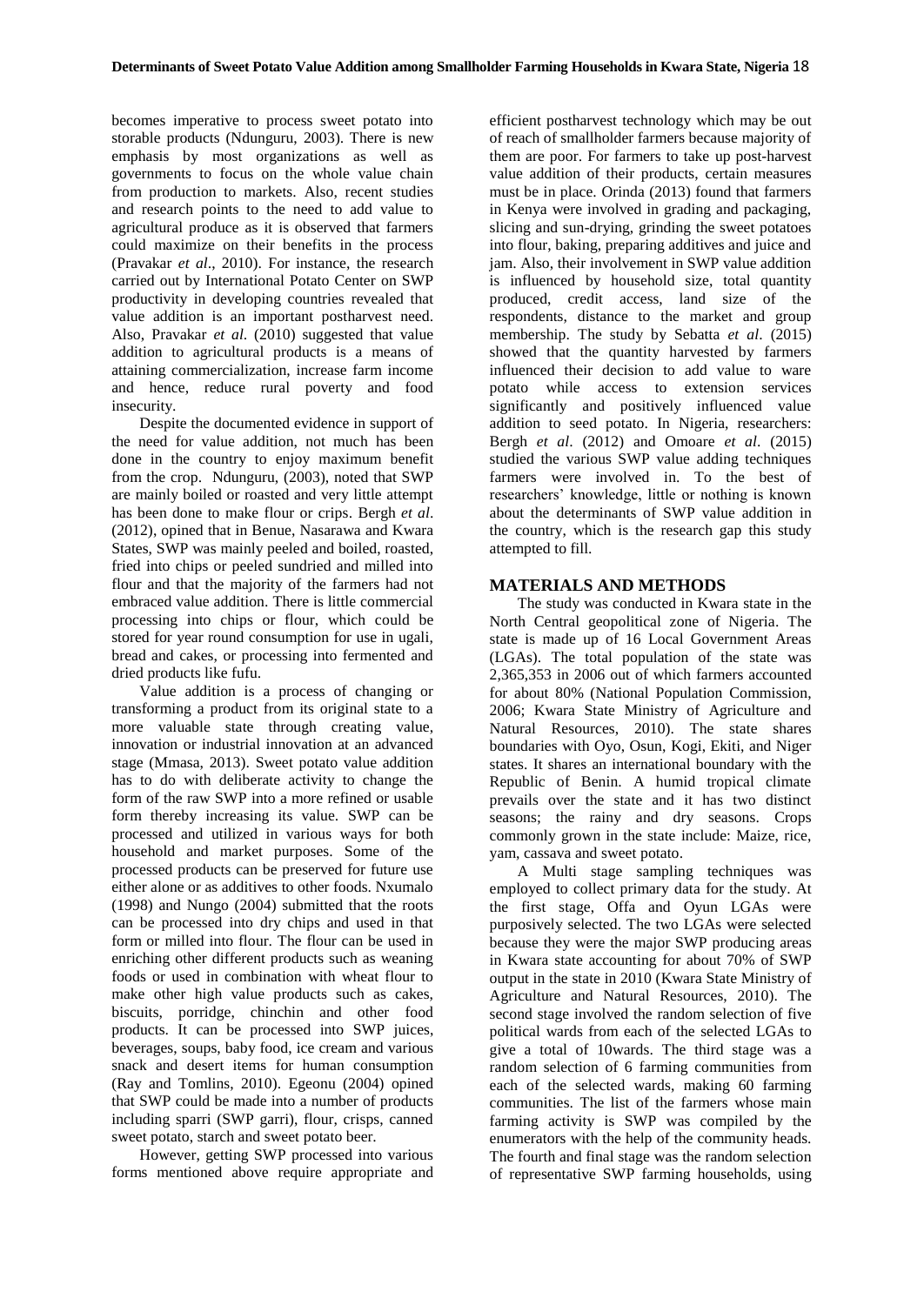probability proportionate to size of each of the 60 communities selected. In all, 200 farming households were selected and the household heads were interviewed. However, only 163 households had complete information that was used for the analysis.

The data collected were analysed using descriptive statistics and Heckman (1979) two stage selection models. The model was used to analyse the determinants of SWP value addition among the respondents. The model was found appropriate because it allows for different factors to influence the value addition decision and level of addition. Farmers' decision is driven by the need to optimize the utility associated with the act. Based on farmers' perceived utility they will likely derive from the practice, a choice is then made, whether to add or not to add value to their produce (adoption). Since decision to add value may not be universal, then, farmers' decision that leads to a particular choice can be modeled in a logical order with the first being decision to add value, while the second is a decision on the level of the value addition (extent of value addition). The probability of SWP value addition decision was estimated by means of a Probit maximum likelihood function on both value adders and non-value adders. The model is appropriate because the decision to add value is discreet and it is specified as:

Prob  $\left[ Y_i = 1 \right] X = \int_{-\infty}^{x' \alpha} \varphi(t) dt$  $\int_{-\infty}^{x=a} \varphi(t)dt = \varphi(X'\beta)\big] \dots [1]$ where  $Y_i$  is an identifier variable equal to 1 for farmers that add value, Xs are a set of explanatory variables,  $\beta$ s are a set of coefficients of the explanatory variables and  $\varphi(.)$  is the standard normal distribution function. When the utility that farming households *j* derive from adding value to SWP is greater than 0,  $Y_i = 1$  and 0 otherwise. Hence,

 $Y_i^* = \beta_j X_i + V_i \dots \dots \dots \dots \dots \dots \dots \dots \dots \dots [2]$ where  $Y_i^*$  is the latent measure of utility the household gets from value addition and  $V_i \sim N(0,1)$ which then follows that:

 $Y_i = 1$  if  $Y_i^* > 0$  and  $Y_i = 0$  if  $Y_i^* \le 0$ ...........[3] Empirically, the model can be stated as follows:

 $Y = \beta_j X_i + e_i \dots \dots \dots \dots \dots \dots \dots \dots \dots \dots \dots \, [4]$ where Y is the probability of farmer adding value given the explanatory variable  $X_i$  and  $e_i$  is the error term.

The Inverse Mills Ratio (IMR), lambda  $(\lambda)$ which is the ratio of the ordinate of a standard normal to the tail area of the distribution was computed. It was then added as a regressor in the level of SWP value addition in the second stage of Heckman selection model to correct for potential selection bias. It was expected that the level of value addition is self-selected because only few respondents were involved in value addition. Hence, the decision of the level of value addition is preceded by the decision to add value. In view of this, there arises an empirical problem of selfselection. In other to solve this problem, the decision to add value is treated endogenously in this study to control for the potential sample selection problem. Therefore, the determinants of the decision to add value were estimated first. Thereafter, the IMR from the selected equation was used as an explanatory variable in the equation for analysing the determinants of the level of value addition following (Orinda, 2013). This is specified as:

 $E(Q_i Y = 1) = f(X_i \beta) + \gamma \lambda + u_i \dots \dots \dots \dots [5]$ where E is the expectation operator,  $Q_i$  is the level of value addition which is measured by the proportion of value added SWP of the total quantity harvested,  $X_i$  represent the explanatory factors influencing the level of value addition and  $\beta$ s are the coefficients to be estimated,  $\lambda$  is the estimated IMR. So,  $Q_i$  can be represented as:

 <sup>∗</sup> = + ƛ + … … … … … … … … … … [6] where  $Q_i^*$  is observed only if the respondent is adding value to SWP roots ( $\gamma$  =1), hence,  $Q_i = Q_i^*$ Empirically, this is stated as:

 $Q_i = \beta_i X_i + \gamma \lambda + u_i \dots \dots \dots \dots \dots \dots \dots \dots \tag{7}$ where  $Q_i$  the level of value addition given the explanatory variables is  $X_i$ ,  $\lambda$  is the IMR estimated in step 1 of the Heckman model and  $u_i$  is the error term. If  $\lambda$  is not statistically significant, then sample selection bias is not a problem (Heckman 1979; 1980). Equations (3) and (7) were then jointly estimated using STATA 11 statistical package. The definitions of the explanatory variables used in

the models are shown below:

 $X_1$  = Age of the respondents in years

 $X_2$  = Sex of the respondents (1 if male, 0 female)

 $X_3$  = Years of schooling of the respondents

 $X_4$  = Membership of an association (1 if yes, 0 otherwise)

 $X_5$  = Household size in number

 $X_6$  = Farm size in acres

 $X_7$  = Extension visit (1 if yes, 0 otherwise)

 $X_8$  = Access to credit (1if yes, 0 otherwise)

 $X<sub>9</sub>$  = Hours of entrepreneurial training

 $X_{10}$  = Quantity of sweet potato harvested in kilograms

 $X_{11}$  = Distance to nearest SWP market

### **RESULTS AND DISCUSSION**

### *Respondents' Socio-Economic Characteristics*

The results of the descriptive analysis as presented in Table 1 showed that the mean age of the SWP farmers stood at 48.76 years. This showed that the respondents were relatively old. This can be attributed to the rural-urban drift that is prevalent among Nigeria's youth. The result is similar to what Bergh *et al*. (2012) obtained for SWP farmers in the North central geo-political zone of Nigeria. Most of the SWP farmers in the study area were smallholders with average farm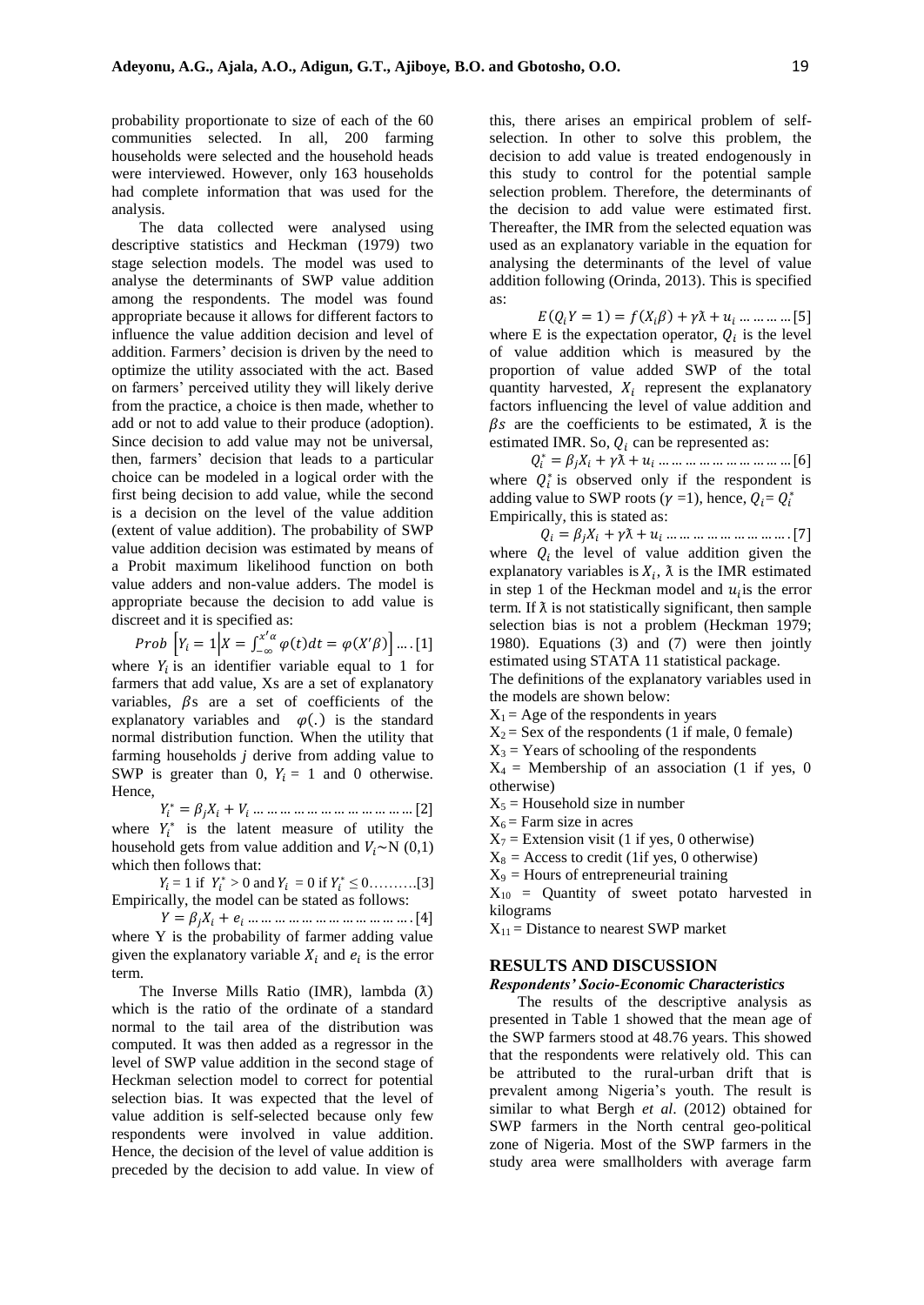size of 1.84 acres, were males (74.23%) with low level of education. Given the aforementioned attributes, one can conclude that SWP production was still at a small scale level and the production is dominated by males coupled with high rate of illiteracy, which may make adoption of SWP value addition by farmers very difficult. About 59% of the respondents belong to at least one association or the other. Membership of association will not only enhance production but also aids farmers' involvement in value addition activities. Kwara State Ministry of Agriculture and natural Resources (2010) obtained similar results.

**Table 1:** Selected socio-economic characteristics of sweet potato farmers

| Socio-economic variables   | Frequency ( $n = 163$ ) | Percent |  |  |
|----------------------------|-------------------------|---------|--|--|
| Age (years)                |                         |         |  |  |
| <40                        | 32                      | 19.63   |  |  |
| 40-49                      | 55                      | 33.74   |  |  |
| 50-59                      | 40                      | 24.54   |  |  |
| >59                        | 36                      | 22.09   |  |  |
| Mean                       | 48.7589±10.9678         |         |  |  |
| <b>Sex</b>                 |                         |         |  |  |
| Male                       | 121                     | 74.23   |  |  |
| Female                     | 42.                     | 25.77   |  |  |
| Years of schooling         |                         |         |  |  |
| $\overline{0}$             | 50                      | 30.67   |  |  |
| 6                          | 48                      | 29.45   |  |  |
| 12                         | 34                      | 20.86   |  |  |
| >12                        | 31                      | 19.02   |  |  |
| Mean                       | $6.9387 + 6.8193$       |         |  |  |
| Farm size in acres         |                         |         |  |  |
| $<1.5$                     | 28                      | 17.18   |  |  |
| $1.5 - 1.9$                | 52                      | 31.90   |  |  |
| 1.9-2.4                    | 47                      | 28.83   |  |  |
| >2.4                       | 36                      | 22.09   |  |  |
| Mean                       | $1.8384 \pm 0.6121$     |         |  |  |
| Household size             |                         |         |  |  |
| $\leq$ 7                   | 18                      | 11.04   |  |  |
| $7-10$                     | 102                     | 62.58   |  |  |
| >10                        | 43                      | 26.38   |  |  |
| Mean                       | $8.001 \pm 2.933$       |         |  |  |
| SWP harvested (kg)         |                         |         |  |  |
| $<$ 4000                   | 20                      | 12.27   |  |  |
| 4000-5999                  | 28                      | 17.18   |  |  |
| 6000-7999                  | 78                      | 47.85   |  |  |
| >7999                      | 37                      | 22.70   |  |  |
| Mean                       | 7275.758±1002.914       |         |  |  |
| Membership of association  |                         |         |  |  |
| Yes                        | 96                      | 58.90   |  |  |
| No                         | 67                      | 41.10   |  |  |
| Source: Field survey, 2015 |                         |         |  |  |

**Table 2:** Sweet potato value addition techniques practiced in the study area

| Value addition techniques                  | Frequency ( $n = 163$ ) | Percent |
|--------------------------------------------|-------------------------|---------|
| Slicing and sun drying                     | 72                      | 44.1    |
| Slicing, drying and milling<br>into powder | 64                      | 39.3    |
| SWP chips                                  | 24                      | 14.7    |
| Others                                     | 3                       | 1.8     |
| $C = \Gamma 11$ $0.15$                     |                         |         |

Source: Field survey, 2015

### *Sweet Potato Value Addition Techniques Practiced by the Smallholder Sweet Potato Farmers*

The results presented in Table 2 show that SWP farmers in the study area engaged in just three of the available numerous different value addition techniques. The majority of the farmers (44.1%) engaged in slicing and sun drying. The result however concurs with the submission of Bergh *et al*. (2012) about SWP value addition techniques in the north central geo-political zone. About 39% of the respondents were engaged in slicing, drying and milling into flour, while only about 15% of them were involved in SWP chips production. The first two value addition techniques were the lower level of value addition and were the most popular since they require few and cheap inputs. SWP chips are a common product in the area, but the low involvement of farmers in the technique implies that there are other actors in the value chain that are into the activity. Just about 2% of the respondents were involved in mixing of SWP flour with other flour to produce chinchin and other local food. Odebode *et al*. (2008) found that SWP chips and chinchin were acceptable to consumers due to their palatability.

## *Determinants of Sweet Potato Value Addition Decision and Level of Addition*

The Heckman two-step procedure was used to analyse the determinants of sweet potato value addition and level of value addition. As stated in the methodology, the two equations were estimated simultaneously. Post estimation of selection equation results was done to determine marginal effects of changes in explanatory variables on the expected value of the dependent variables. This is because the coefficients generated are just values that maximize the likelihood function and have no exact interpretation unlike marginal effects. With marginal effects, interpretation of results as well as policy recommendation becomes easier. The results of the analysis are presented in Table 3. As shown in the Table, the likelihood function of the two-step model was significant at 1% showing a strong explanatory power. The coefficient of the mills lamda was significant also at 1% level showing evidence of the presence of self–selection upon which the choice of Heckman two step models is justified.

As shown in Table 3, access to credit, training and quantity of SWP harvested significantly influenced the probability of the likelihood of adding value to SWP. However, training and quantity of SWP harvested are continuous variables that explain decision to add value significantly to give meaningful explanation of marginal effects after probit. The results show that a unit increase in hours of training will increase farmers' value addition decision by 0.494 units. This may be due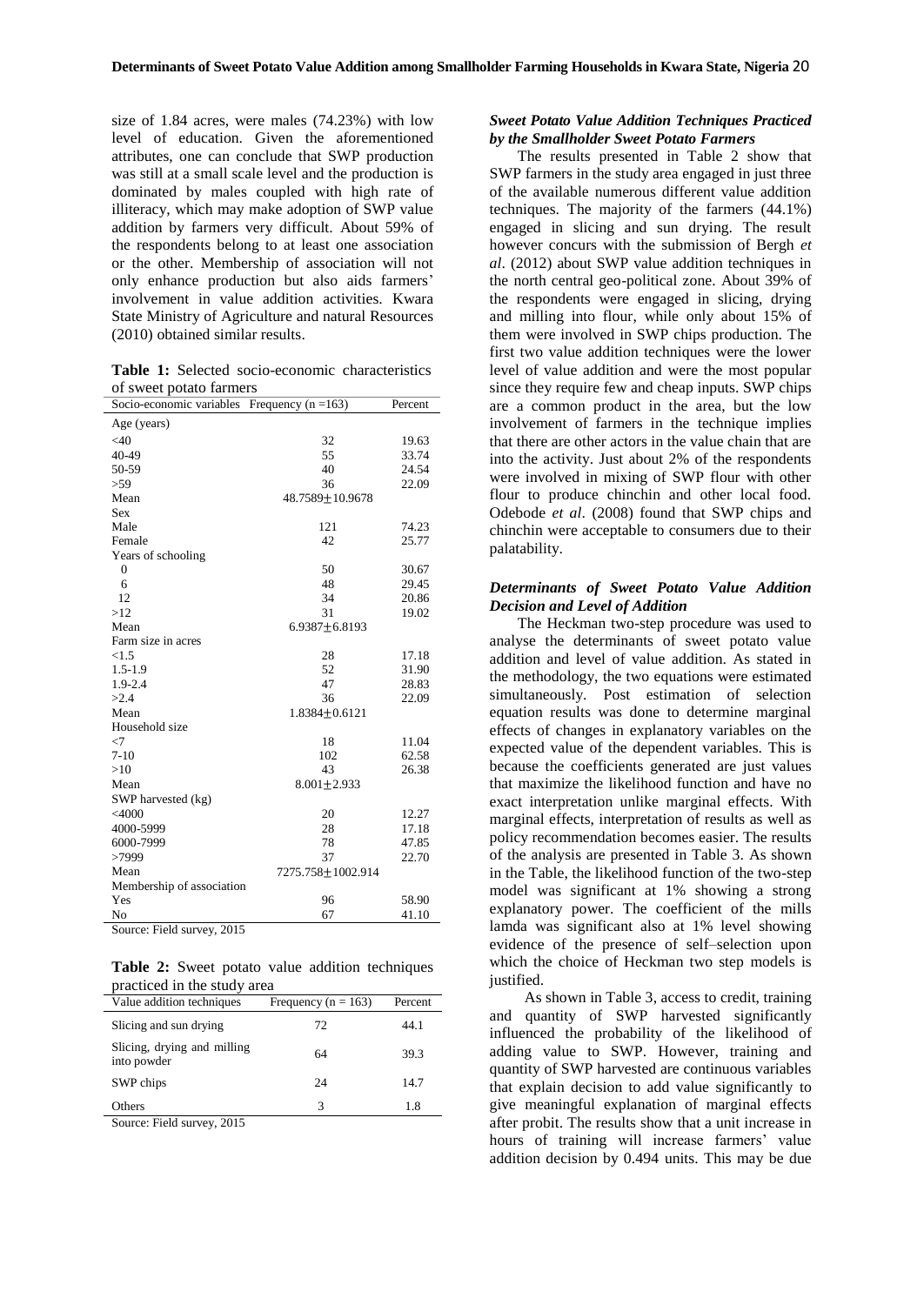| Variable                  |             | Probability of value addition decision |                |             | Level of value addition |  |
|---------------------------|-------------|----------------------------------------|----------------|-------------|-------------------------|--|
|                           | Coefficient | P-value                                | Marginal value | Coefficient | P-value                 |  |
| Age                       | $-0.022$    | 0.220                                  | $-0.007$       | $-5.054$    | 0.207                   |  |
| Sex                       | $-0.361$    | 0.221                                  | $-0.118$       | 3.554       | 0.781                   |  |
| Schooling                 | 0.003       | 0.884                                  | 0.001          | 0.610       | 0.203                   |  |
| Membership of association | 0.193       | 0.483                                  | 0.064          | $1.301***$  | 0.003                   |  |
| Household size            | $-0.743$    | 0.108                                  | $-0.243$       | $-2.174***$ | 0.001                   |  |
| Farm size                 | 0.009       | 0.681                                  | 0.001          | $-8.205$    | 0.703                   |  |
| <b>Extension</b> visit    | 0.021       | 0.402                                  | 0.007          | $0.821***$  | 0.000                   |  |
| Access to credit          | $0.734**$   | 0.013                                  | 0.212          | 15.350**    | 0.035                   |  |
| Training                  | 1.728***    | 0.000                                  | 0.494          | 54.494      | 0.131                   |  |
| Quantity harvested        | $0.043*$    | 0.060                                  | 0.003          | 0.643       | 0.993                   |  |
| Market distance           | $-0.035$    | 0.624                                  | $-0.255$       | $-6.251$    | 0.336                   |  |
| Constant                  | $-1.878$    | 0.004                                  |                | $-26.362$   | 0.717                   |  |
| Diagnostic statistics     |             |                                        |                |             |                         |  |
| Total observation         | 163         |                                        |                |             |                         |  |
| Censored observation      | 111         |                                        |                |             |                         |  |
| Mills lamda               | $10.61***$  |                                        |                |             |                         |  |
| Wald Chi <sub>2</sub>     | 54.59***    |                                        |                |             |                         |  |
| Pro > Chi2                | 0.000       |                                        |                |             |                         |  |

**Table 3:** Estimates of Heckman two-step model for the likelihood of SWP value addition decision and level of value addition (kg) in the study area

Note: \*10% significant, \*\*5% significant, \*\*\*1% significant . Source: Field survey, 2015

to the fact that farmers who attended entrepreneurial training on agro value chain through seminars and workshops were more exposed on importance of value addition. The results concur with Orinda (2013), who reported a direct association between training and farmers' decision to add value to SWP. Also, the results of the analysis show that a unit increase in quantity of SWP harvested will increase farmers' value addition decision by 0.003 units. This is because, all other things been equal, the more a farmer produces, the more the surplus for value addition. Sebatta *et al*. (2015) obtained similar result for smallholder potato farmers in the highlands of Uganda.

Furthermore, membership of association, extension visit and access to credit directly determine the level of SWP value addition. This implies that, *ceteris paribus*, the likelihood of SWP level of addition will increase by 1.301 units for respondents who are members of at least an association. The membership of association has been found to enhance the interaction and exchange of ideas, hence its influence on farmers SWP value addition. The result is in line with earlier submissions by (Awotide *et al*., 2013; Orinda, 2013). On extension visit, the implication is that smallholder farmers who had access to extension agents will increase their SWP level of addition by 0.821 unit, all other things been equal. This is perhaps because, the extension agents were involved in training the farmers on modern farming

techniques and agro value chain activities given the low level of education among the respondents. Shebatta *et al*. (2015) obtained similar results. Also, the level of value addition to SWP will increase by 15.350 units with increase in access to credit. This is understandable because, access to credit makes it possible for farmers to purchase value addition inputs and this aided them in the quantity of SWP that they added value to. The result is in support of earlier evidence reported by (Awotide *et al*. 2013; Orinda, 2013).

Not surprisingly, the coefficient of household size and level of SWP value addition were inversely correlated. This implies that a unit increase in the household size would lead to a decrease in the likelihood of SWP level of value addition by 2.174 units. The reason for this may not be far-fetched. A large household signifies a higher consumption leaving little or no SWP to process for future use.

#### **CONCLUSION**

This study used cross-sectional data collected from smallholder SWP farmers in Kwara State to analyse the determinants of SWP value addition. The results indicate that the respondents were involved mainly in only three SWP value addition techniques which are: slicing and sun-drying, slicing, sun-drying and grinding into powder and frying into chips. The results of the econometric analysis showed that different factors influenced value addition decision and level of value addition.